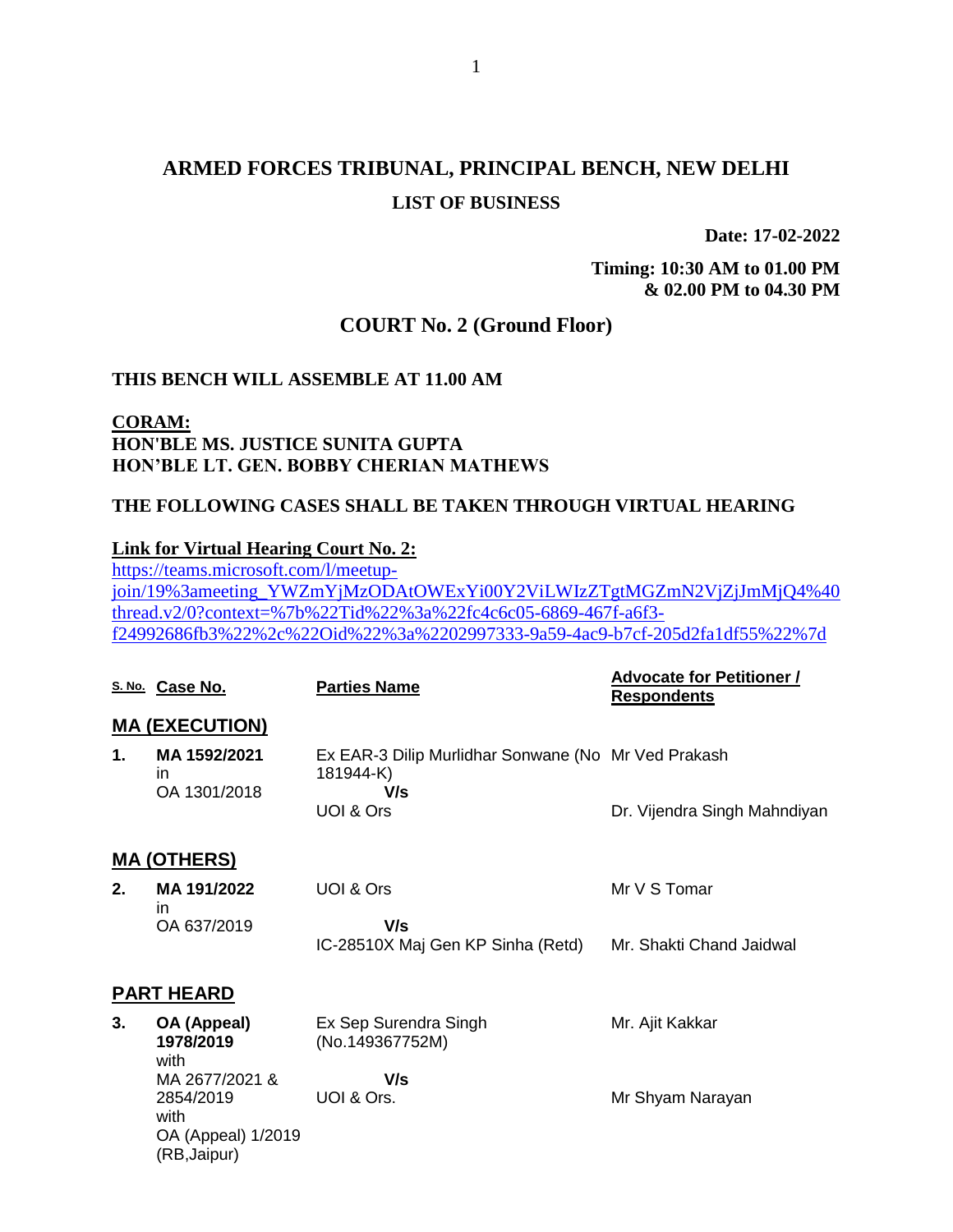# **Pleadings Not Complete**

| 4.                        | OA 1068/2018<br>with<br>MA 2441/2021, | Smt Vidhya Wati W/O Late Gunner Ram<br>Murti Kumar (No 14348798Y) | Ms Archana Ramesh                                      |
|---------------------------|---------------------------------------|-------------------------------------------------------------------|--------------------------------------------------------|
|                           | 943/2018 &<br>962/2019                | V/s<br>UOI & Ors.                                                 | Mr. S D Windlesh                                       |
| 5.                        | OA 1843/2020<br>with                  | EX EMP II Ananda A K (233146 B)                                   | Mr Ved Prakash                                         |
|                           | MA 2113/2020                          | V/s                                                               |                                                        |
|                           |                                       | UOI & Ors.                                                        | Mr S D Windlesh                                        |
| <b>Pleadings Complete</b> |                                       |                                                                   |                                                        |
| 6.                        | OA 1035/2019<br>with                  | IC-20848N Lt Col P K Kapur (Retd.)                                | Applicant-in-Person                                    |
|                           | MA 2652/2019 &                        | V/s                                                               |                                                        |
|                           | 3203/2019                             | PCDA(P) & Ors.                                                    | Mr. Ashok Chaitanya for R-1 &<br>Mr SP Sehrawt for R-2 |
| 7.                        | OA 2863/2021                          | Nk Ramkishan (2886096-H)                                          | Mr Ajit Kakkar & Associates                            |
|                           |                                       | V/s                                                               |                                                        |
|                           |                                       | UOI & Ors.                                                        | Ms. Barkha Babbar                                      |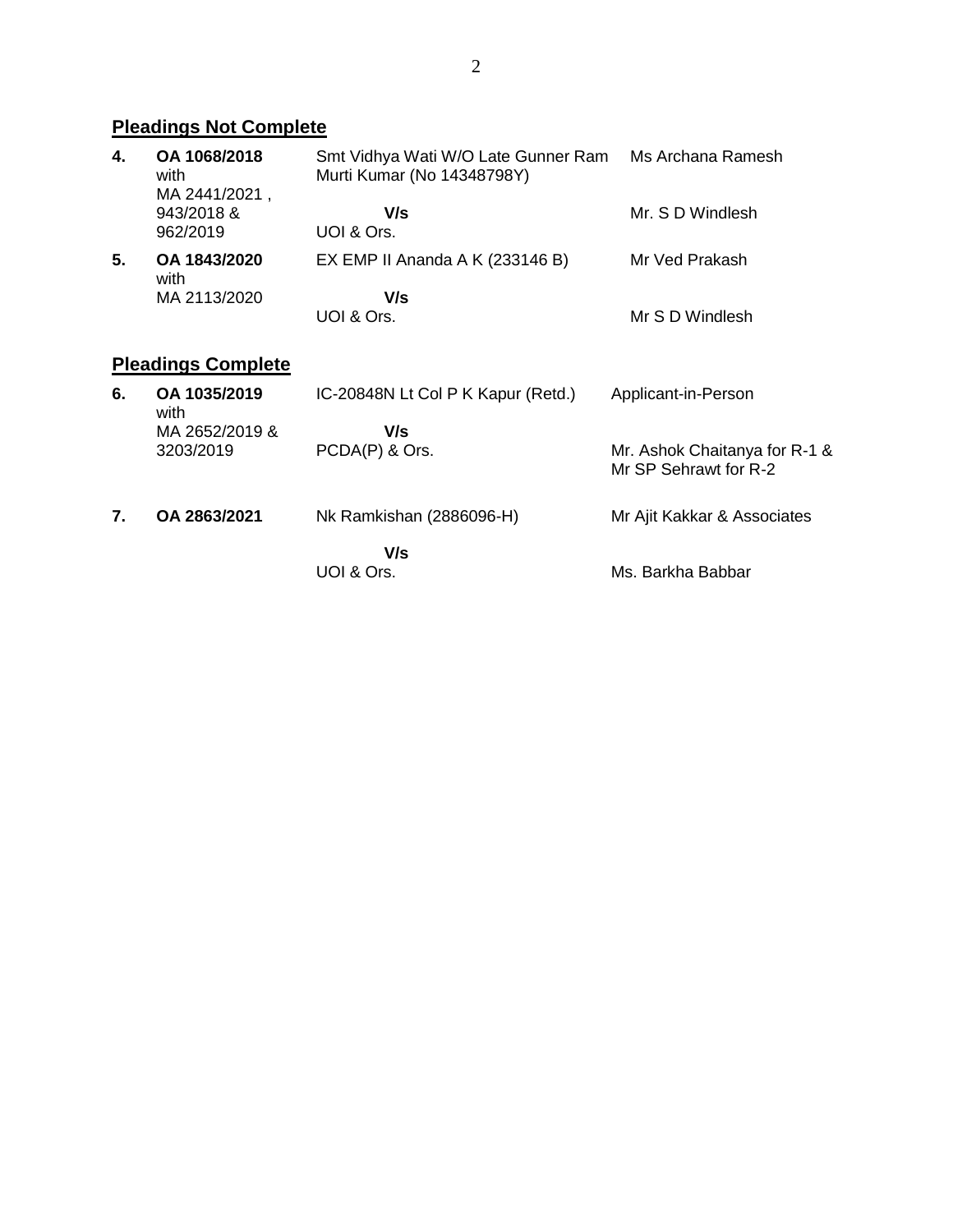# **ARMED FORCES TRIBUNAL, PRINCIPAL BENCH, NEW DELHI LIST OF BUSINESS**

**Date: 17-02-2022**

**Timing: 10:30 AM to 01.00 PM & 02.00 PM to 04.30 PM**

# **COURT No. 3 (First Floor)**

# **THIS BENCH WILL ASSEMBLE AT 11.00 AM**

**CORAM:**

# **HON'BLE MS. JUSTICE ANJANA MISHRA HON'BLE LT. GEN. P. M. HARIZ**

# **THE FOLLOWING CASES SHALL BE TAKEN THROUGH VIRTUAL HEARING**

### **Link for Virtual Hearing Court No. 3:**

[https://teams.microsoft.com/l/meetup](https://teams.microsoft.com/l/meetup-join/19%3ameeting_NjAyOWJjMDUtNDYwMi00ZWY2LThhZmYtN2I3MjliYjc4NGVm%40thread.v2/0?context=%7b%22Tid%22%3a%22fc4c6c05-6869-467f-a6f3-f24992686fb3%22%2c%22Oid%22%3a%2202997333-9a59-4ac9-b7cf-205d2fa1df55%22%7d)[join/19%3ameeting\\_NjAyOWJjMDUtNDYwMi00ZWY2LThhZmYtN2I3MjliYjc4NGVm%40t](https://teams.microsoft.com/l/meetup-join/19%3ameeting_NjAyOWJjMDUtNDYwMi00ZWY2LThhZmYtN2I3MjliYjc4NGVm%40thread.v2/0?context=%7b%22Tid%22%3a%22fc4c6c05-6869-467f-a6f3-f24992686fb3%22%2c%22Oid%22%3a%2202997333-9a59-4ac9-b7cf-205d2fa1df55%22%7d) [hread.v2/0?context=%7b%22Tid%22%3a%22fc4c6c05-6869-467f-a6f3](https://teams.microsoft.com/l/meetup-join/19%3ameeting_NjAyOWJjMDUtNDYwMi00ZWY2LThhZmYtN2I3MjliYjc4NGVm%40thread.v2/0?context=%7b%22Tid%22%3a%22fc4c6c05-6869-467f-a6f3-f24992686fb3%22%2c%22Oid%22%3a%2202997333-9a59-4ac9-b7cf-205d2fa1df55%22%7d) [f24992686fb3%22%2c%22Oid%22%3a%2202997333-9a59-4ac9-b7cf-205d2fa1df55%22%7d](https://teams.microsoft.com/l/meetup-join/19%3ameeting_NjAyOWJjMDUtNDYwMi00ZWY2LThhZmYtN2I3MjliYjc4NGVm%40thread.v2/0?context=%7b%22Tid%22%3a%22fc4c6c05-6869-467f-a6f3-f24992686fb3%22%2c%22Oid%22%3a%2202997333-9a59-4ac9-b7cf-205d2fa1df55%22%7d)

|                          | S. No. Case No.                  | <b>Parties Name</b>                                                       | <b>Advocate for Petitioner /</b><br><b>Respondents</b> |
|--------------------------|----------------------------------|---------------------------------------------------------------------------|--------------------------------------------------------|
| <b>ADMISSION MATTERS</b> |                                  |                                                                           |                                                        |
| 1.                       | OA 2341/2021<br>with             | SL - 03411 K Lt Col K Ramaraj (Retd)                                      | Mr Rajiv Manglik                                       |
|                          | MA 195/2022                      | V/s<br>UOI & Ors.                                                         | Mr Rajeev Kumar                                        |
| 2.                       | OA 2789/2021                     | Ex RFN Naina Singh Gurung (5752724 Mr Brij Mohan Dimri & Mr Shobit<br>N)  | Dimri                                                  |
|                          |                                  | V/s<br>UOI & Ors.                                                         | Dr. Vijendra Singh Mahndiyan                           |
| 3.                       | OA 48/2022<br>with<br>MA 57/2022 | 6497818 Sep Jadeja Dharmendra Sinh Mr Manoj Kr Gupta<br>Vanrajsinh (Retd) |                                                        |
|                          |                                  | V/s<br>UOI & Ors.                                                         | Ms Jyotsna Kaushik                                     |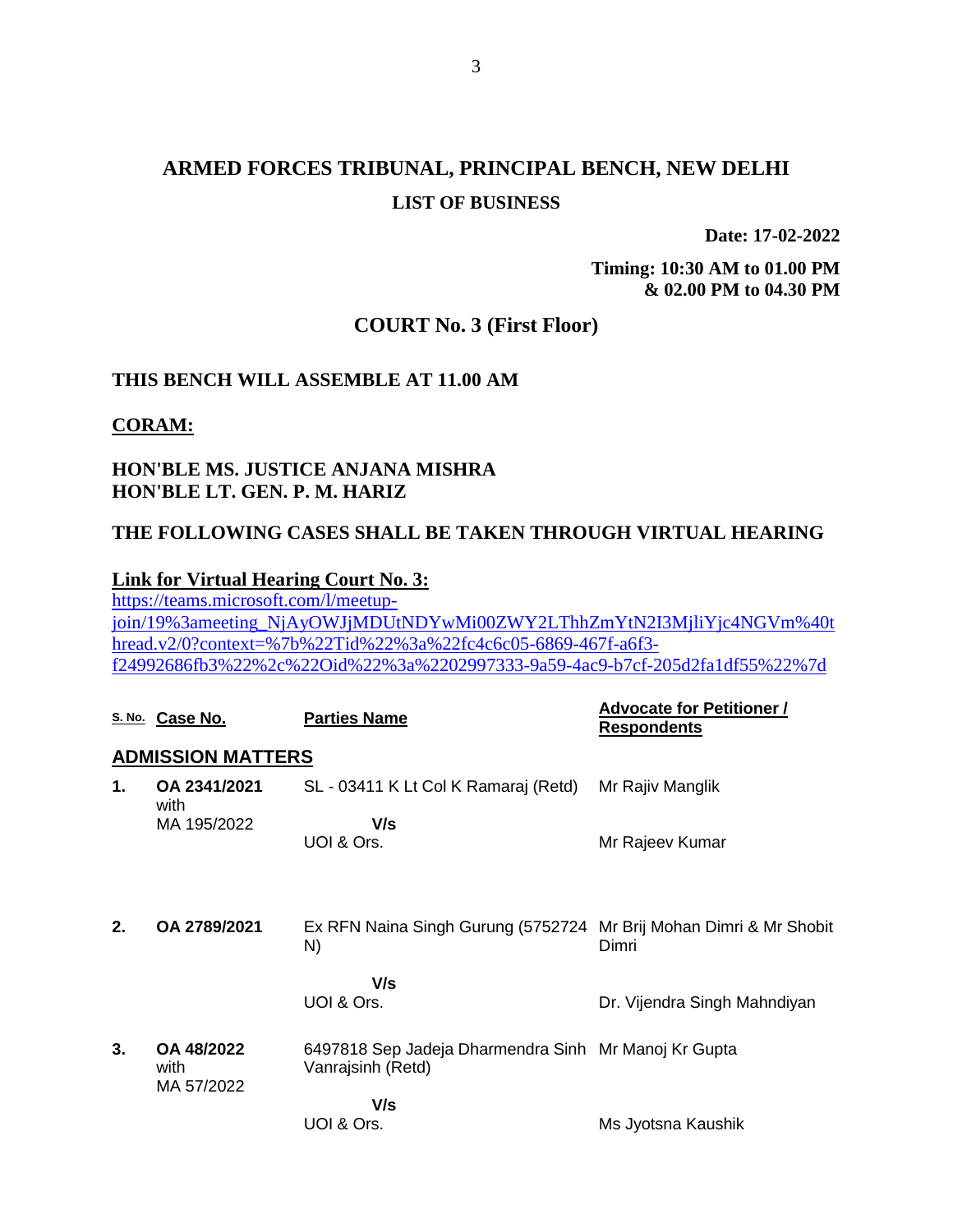| 4.  | OA 124/2022                        | (IC 12626 K) Maj Gen PI Soorma<br>(Retd)                 | Mr Rajiv Manglik    |
|-----|------------------------------------|----------------------------------------------------------|---------------------|
|     |                                    | V/s<br>UOI & Ors.                                        | None                |
| 5.  | OA 128/2022                        | IC-46298N Col Mukul Dev (Retd)                           | Mr Rajiv Manglik    |
|     |                                    | V/s<br>UOI & Ors.                                        | None                |
| 6.  | OA 129/2022                        | JWO Manoj Kumar Jaiswal (Retd) (No<br>743706 G)          | Mr Ramniwas Bansal  |
|     |                                    | V/s<br>UOI & Ors.                                        | None                |
| 7.  | OA 131/2022<br>with<br>MA 201/2022 | Sqn Ldr MK Sukumaran (Retd) (20424 Mr AK Chaudhary<br>S) |                     |
|     |                                    | V/s<br>UOI & Ors.                                        | None                |
| 8.  | OA 133/2022<br>with<br>MA 203/2022 | (24581 B) Wg Cdr Ramesh Chand<br>Bhati (Retd)            | Ms Pallavi Awasthi  |
|     |                                    | V/s<br>UOI & Ors.                                        | None                |
| 9.  | OA 135/2022<br>with<br>MA 205/2022 | Ex Sgt Nagalla Srinivasarao (775946<br>T)                | Ms Pallavi Awasthi  |
|     |                                    | V/s<br>UOI & Ors.                                        | None                |
| 10. | OA 136/2022<br>with                | Ex Nk/DSC Tirlok Singh Retd<br>(14357218 A)              | Mr U S Maurya       |
|     | MA 206/2022                        | V/s<br>UOI & Ors.                                        | None                |
| 11. | OA 137/2022                        | (796725 S) Sgt Ashok Kumar Kaushik<br>(Retd)             | Mr Raj Kumar        |
|     |                                    | V/s<br>UOI & Ors.                                        | None                |
| 12. | OA 140/2022                        | JC-297709N Ex Sub Bikrama Singh                          | Mr Kritendra Tiwari |
|     | with<br>MA 221/2022                | V/s<br>UOI & Ors.                                        | None                |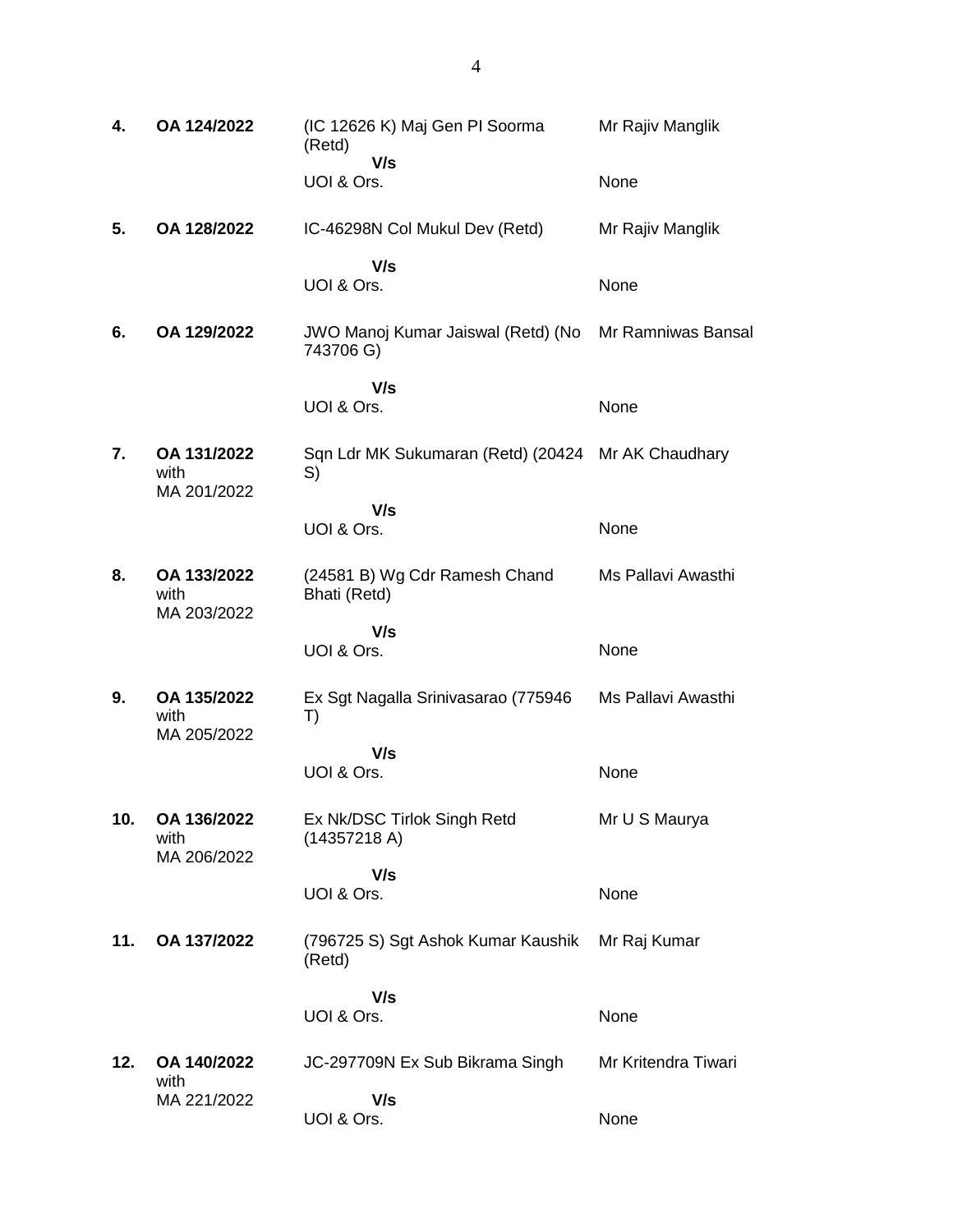| 13. | OA 141/2022<br>with<br>MA 222/2022 | Ex Sep Jadhav Sharad Mothobhau<br>$(2805677 - H)$  | Mr Kritendra Tiwari  |
|-----|------------------------------------|----------------------------------------------------|----------------------|
|     |                                    | V/s                                                |                      |
|     |                                    | UOI & Ors.                                         | None                 |
| 14. | OA 142/2022<br>with                | Sgt Sanjay Kumar (Retd) (795892)                   | Mr Manoj Kr Gupta    |
|     | MA 223/2022                        | V/s<br>UOI & Ors.                                  | None                 |
| 15. | OA 143/2022<br>with                | Ex Rfn Amit Limbu (Retd) (9420211)                 | Mr Manoj Kr Gupta    |
|     | MA 224/2022                        | V/s<br>UOI & Ors.                                  | None                 |
| 16. | OA 144/2022                        | JWO Madan Lal Kaushik (Retd) (No<br>679014 F)      | Mr Raj Kumar         |
|     |                                    | V/s<br>UOI & Ors.                                  | None                 |
| 17. | OA 145/2022                        | EX NC (E) Madan Singh (No 820851<br>G)             | Mr Siya Ram          |
|     |                                    | V/s<br>UOI & Ors.                                  | None                 |
|     | <b>Pleadings Not Complete</b>      |                                                    |                      |
| 18. | OA 2516/2021                       | IC 38200A Col Ashok Kumar malik<br>Retd.           | Mr Chaitanya Agarwal |
|     |                                    | V/s<br>UOI & Ors.                                  | Mr J S Rawat         |
|     | <b>Pleadings Complete</b>          |                                                    |                      |
| 19. | OA 2900/2021                       | Smt Phool Pati M/O 16023527 Late<br>Rfn Anil Kumar | Mr Manoj Kr Gupta    |
|     |                                    | V/s<br>UOI & Ors.                                  | Mr Niranjana Das     |

**Note : The Cause List is also available at** [www.aftdelhi.nic.in](http://www.aftdelhi.nic.in/index.php?option=com_content&view=article&id=14&Itemid=67) [,www.aftpbba.in](http://www.aftpbba.in/)